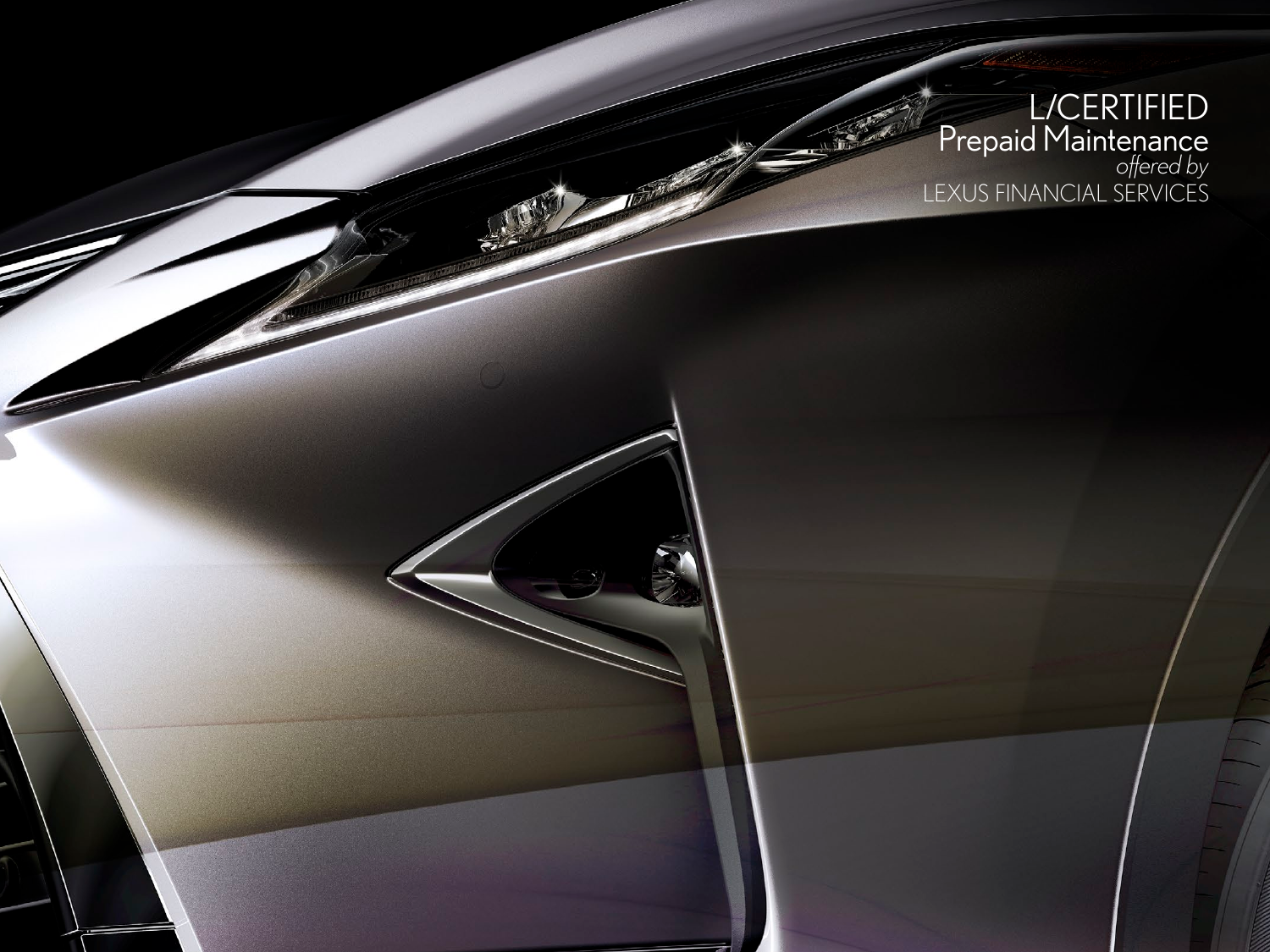## L/Certified Prepaid Maintenance is service that fits your lifestyle.

L/Certified Prepaid Maintenance<sup>1</sup> offered by Lexus Financial Services makes factory-recommended maintenance as convenient as possible in your busy life. Plan ahead and secure tomorrow's maintenance at today's prices.

Additional Benefits and Convenience:

- Personalized service reminders
- Various plan options available to fit your lifestyle
- Service and maintenance using Lexus-approved parts, performed by factory-trained technicians keeping your Lexus at peak performance
- Transferable from L/Certified owner to private party, one time at no additional cost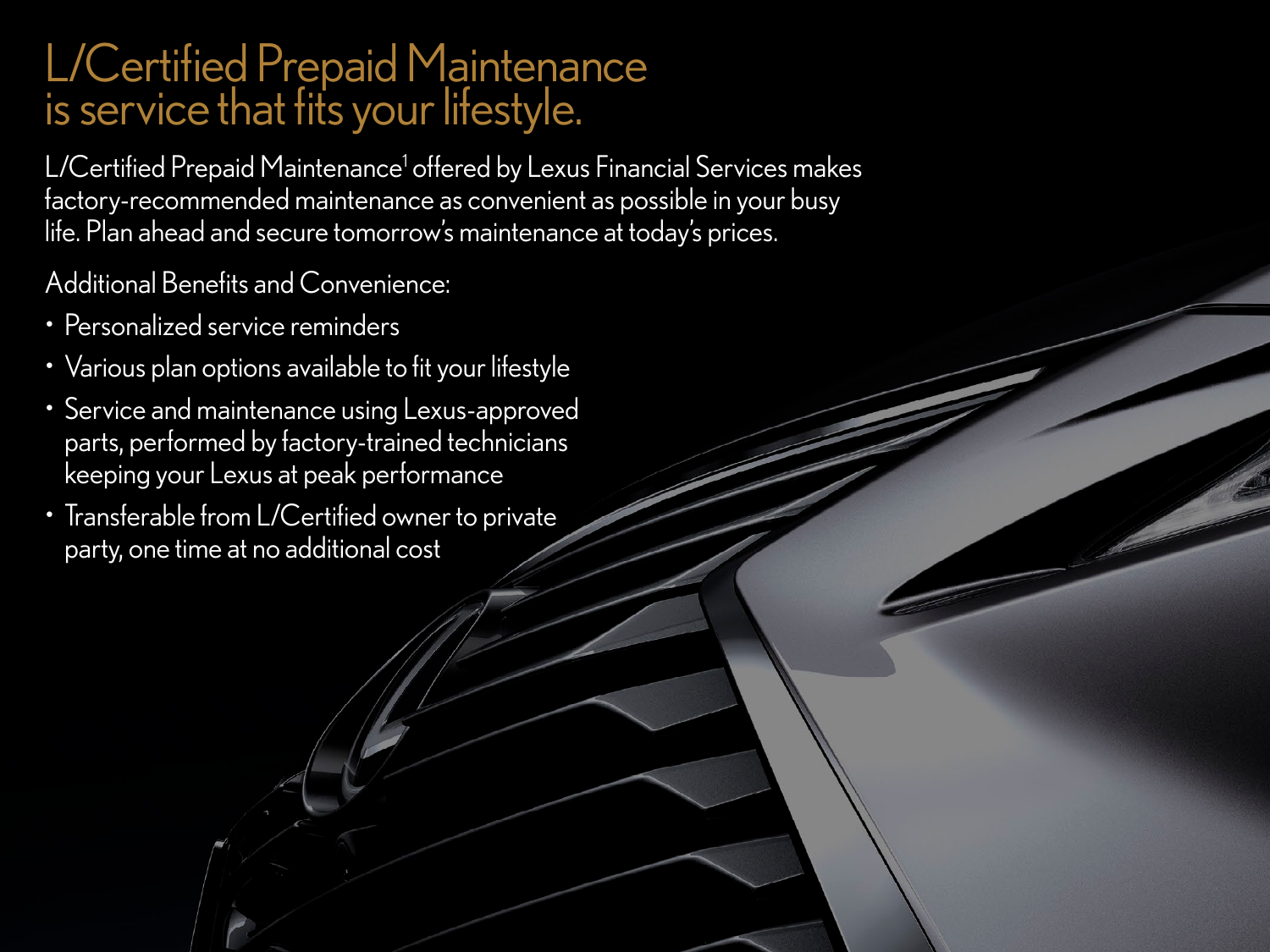# L/Certified Prepaid Maintenance from Lexus Financial Services

#### Complimentary Maintenance — As part of your L/Certified Limited Warranty\*

Lexus confidently stands behind its vehicles with the L/Certified Limited Warranty, featuring Complimentary Maintenance covering the next four factory-recommended services over two years or 20,000 miles, whichever comes first.

#### L/Certified Prepaid Maintenance

L/Certified Prepaid Maintenance plans may be purchased to provide protection after this period — up to 3 years or 30,000 miles (whichever comes first) from the expiration of the L/Certified Complimentary Maintenance period.

### How Long Do You Want to be Covered?

#### L/CERTIFIED LIMITED WARRANTY COMPLIMENTARY MAINTENANCE

#### L/CERTIFIED PREPAID MAINTENANCE

| <b>MAINTENANCE FOR</b><br>┹<br>2 YEARS or 20,000 Miles | 1 YEAR         | <b>or</b> | 10,000 Miles |
|--------------------------------------------------------|----------------|-----------|--------------|
|                                                        | 2 YEARS        | <b>or</b> | 20,000 Miles |
|                                                        | <b>3 YEARS</b> | <b>or</b> | 30,000 Miles |

\* Note: L/Certified Limited Warranty comes with every L/Certified purchase or lease. Limited Warranty is valid for a minimum of two years/ unlimited mileage after the expiration of 4 year/50,000 mile new vehicle Basic Warranty, or two years from your L/Certified purchase or lease date, whichever occurs later. See the L/Certified Warranty Supplement & Roadside Assistance Guide or your Lexus dealer for details.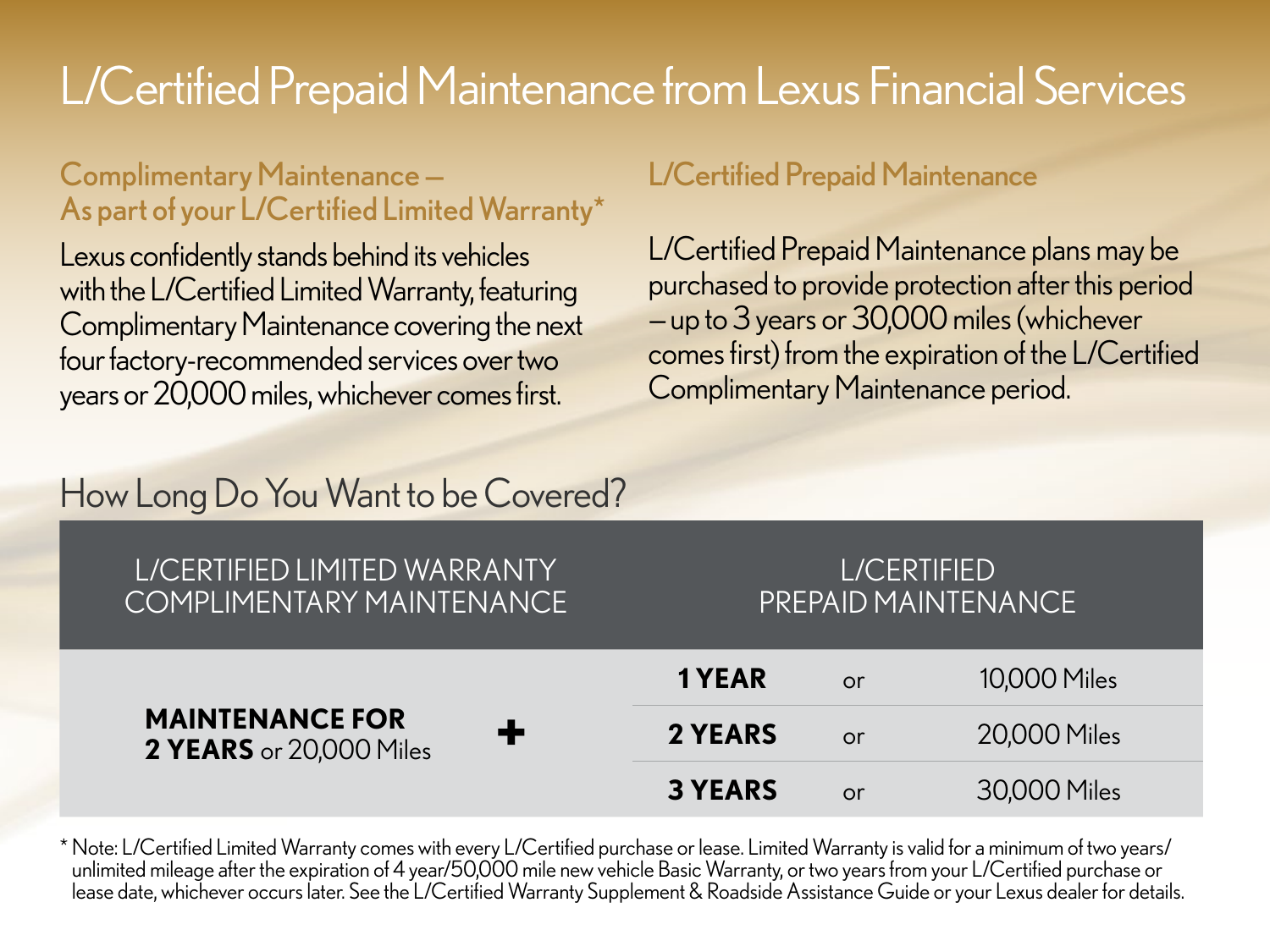### What Is Covered

L/Certified Prepaid Maintenance covers factoryrecommended maintenance services that occur during the time your plan is active. You will find these services outlined in the Scheduled Maintenance Log section of your Lexus Warranty and Service Guide<sup>2</sup>

- Your Lexus will receive Lexus-approved parts and service from technicians who know your vehicle best
- At each covered visit, Lexus-trained technicians will perform your vehicle's maintenance according to the Scheduled Maintenance Log
- Service intervals occur every 5,000 miles<sup>3</sup> or every 6 months, whichever occurs first during the term of the plan
- Major interval maintenance services that occur during your coverage term

Few things are as satifying as being behind the wheel of a Lexus. A Prepaid Maintenance Plan from Lexus Financial Services can help you keep it running at peak performance.

#### How L/Certified Prepaid Maintenance Works

Select the plan and payment option that fits your lifestyle.

Receive service reminders customized to your personal driving habits, eliminating the need to track covered service schedules<sup>4</sup>

Simply present your L/Certified Prepaid Maintenance card when you arrive for your covered maintenance service at your participating Lexus dealership.

Factory-trained technicians perform scheduled maintenance for each mileage interval under your L/Certified Prepaid Maintenance plan.

You'll receive a detailed Service History Report at the end of your coverage term confirming that your Lexus was maintained with professional Lexus care.

If you decide to sell your Lexus in the future, L/Certified Prepaid Maintenance is transferable one time, to a private party at no additional cost.

Ask your Lexus dealer about the advantages of L/Certified Prepaid Maintenance and other programs offered by your participating Lexus dealer and Lexus Financial Services.